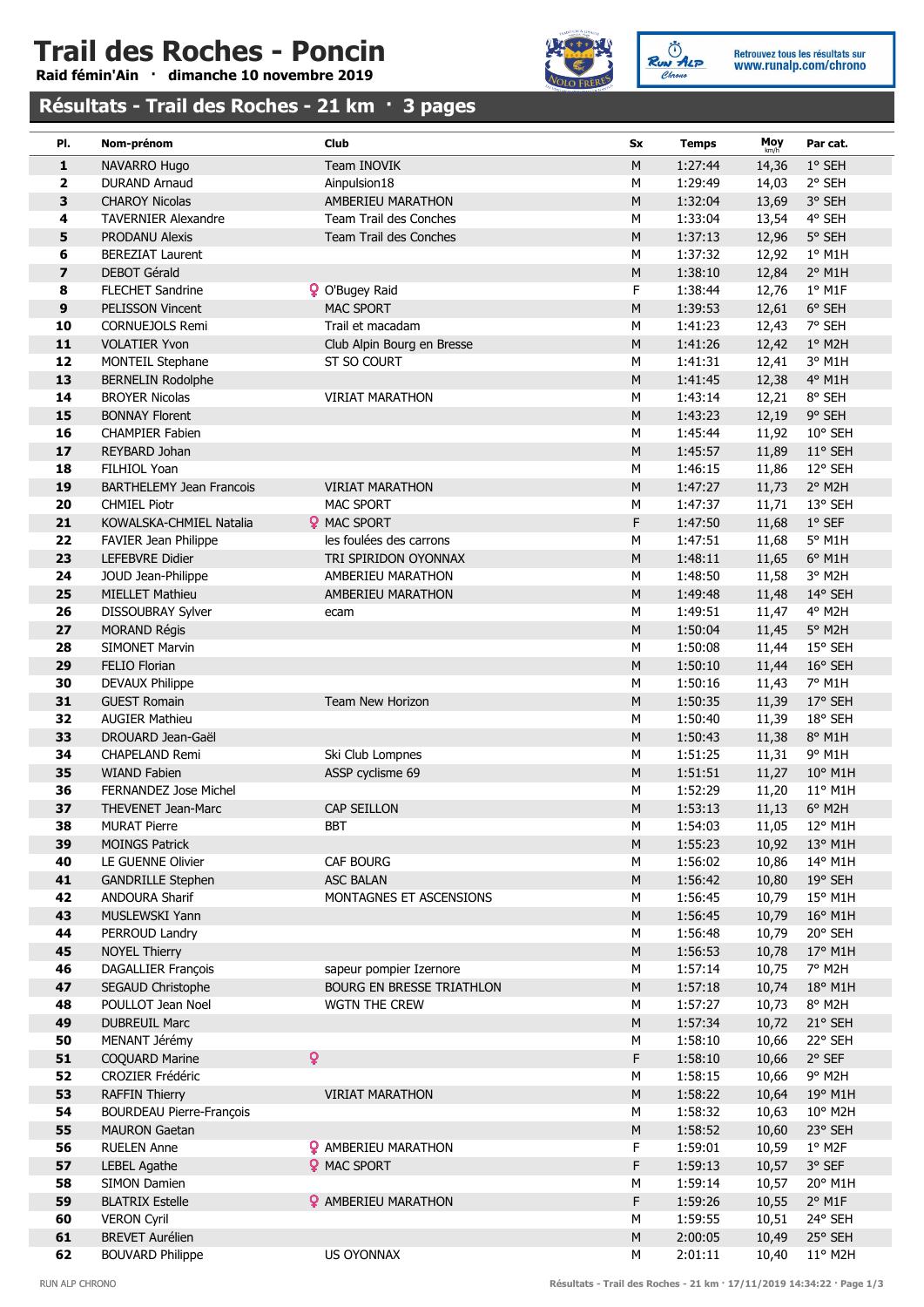# Trail des Roches - Poncin

Raid fémin'Ain · dimanche 10 novembre 2019



Ruw ALP Retrouvez tous les résultats sur<br>www.runalp.com/chrono

#### Résultats - Trail des Roches - 21 km · 3 pages

| PI. | Nom-prénom                    | Club                                    | Sx          | <b>Temps</b> | Moy<br>km/h | Par cat.         |
|-----|-------------------------------|-----------------------------------------|-------------|--------------|-------------|------------------|
| 63  | <b>BLANC Thierry</b>          | FOISSIAT BRESSE RUNNING                 | ${\sf M}$   | 2:01:28      | 10,37       | 12° M2H          |
| 64  | <b>DUCROS David</b>           | WGTN THE CREW                           | М           | 2:01:39      | 10,36       | 21° M1H          |
| 65  | <b>THEPPE Vincent</b>         | <b>WGTN THE CREW</b>                    | ${\sf M}$   | 2:01:39      | 10,36       | 22° M1H          |
| 66  | <b>CUCCHIA Claudio</b>        |                                         | M           | 2:01:50      | 10,34       | 23° M1H          |
| 67  | <b>DELAYE Maxime</b>          |                                         | ${\sf M}$   | 2:02:00      | 10,33       | 1° ESH           |
| 68  | <b>DELAYE Stephane</b>        |                                         | M           | 2:02:00      | 10,33       | 13° M2H          |
| 69  | <b>GUICHARDON Denis</b>       | FOISSIAT BRESSE RUNNING                 | $M_{\odot}$ | 2:02:06      | 10,32       | 14° M2H          |
| 70  | DELON-VIGUIER Cyril           |                                         | M           | 2:02:18      | 10,30       | 26° SEH          |
| 71  | <b>CHARVIER Alexandre</b>     |                                         | M           | 2:02:24      | 10,29       | 27° SEH          |
| 72  | <b>MACHEREY Mathieu</b>       | Team New Horizon                        | M           | 2:02:25      | 10,29       | 28° SEH          |
| 73  | <b>BERNARD Franck</b>         | TRISPIRIDON OYONNAX                     | ${\sf M}$   | 2:02:28      | 10,29       | $15^{\circ}$ M2H |
| 74  | <b>GAUDET Grégory</b>         |                                         | ${\sf M}$   | 2:02:36      | 10,28       | 24° M1H          |
| 75  | PONSIN Eric                   | US OYONNAX                              | M           | 2:02:45      | 10,26       | 16° M2H          |
| 76  | CHEVILLARD Christophe         | <b>VIRIAT MARATHON</b>                  | М           | 2:02:50      | 10,26       | 17° M2H          |
| 77  | <b>CHANUT Morgan</b>          | AMBERIEU MARATHON                       | M           | 2:02:58      | 10,25       | 29° SEH          |
| 78  | <b>BALLAND Marjolaine</b>     | Q                                       | F           | 2:03:07      | 10,23       | 4° SEF           |
| 79  | <b>MORARD Pascal</b>          |                                         | ${\sf M}$   | 2:03:39      | 10,19       | 18° M2H          |
| 80  | <b>MAZILLER Fred</b>          | Les bazuts                              | M           | 2:05:09      | 10,07       | 25° M1H          |
| 81  | <b>BRUNO Patrick</b>          |                                         | $M_{\odot}$ | 2:05:13      | 10,06       | 19° M2H          |
| 82  | POCHON Florent                |                                         | M           | 2:05:24      | 10,05       | 30° SEH          |
| 83  | <b>CICLET Benoit</b>          |                                         | M           | 2:05:58      | 10,00       | 26° M1H          |
| 84  | NOREUX Jean Emmanuel          | Asso Trail                              | M           | 2:06:23      | 9,97        | 27° M1H          |
| 85  | <b>MORAND Kèthy</b>           | ò                                       | F           | 2:07:45      | 9,86        | 2° M2F           |
| 86  | <b>FRICK Gerald</b>           | <b>VIRIAT MARATHON</b>                  | М           | 2:07:46      | 9,86        | 20° M2H          |
| 87  | <b>ARPIN TROCCON Annick</b>   | <b>O</b> Dombes Génération Oxygène      | F           | 2:08:14      | 9,83        | 3° M2F           |
| 88  | KHARTCHENKO Léticia           | <b>?</b> SPORTNAT 01                    | F           | 2:08:17      | 9,82        | 3° M1F           |
| 89  | PIQUET Florent                |                                         | ${\sf M}$   | 2:09:30      | 9,73        | 31° SEH          |
| 90  | <b>GACHY Maryline</b>         | ò                                       | F           | 2:09:33      | 9,73        | 5° SEF           |
| 91  | <b>BLANC-TAILLEUR Jérémie</b> |                                         | ${\sf M}$   | 2:09:34      | 9,72        | 32° SEH          |
| 92  | RUEFF Raphael                 |                                         | M           | 2:09:51      | 9,70        | 28° M1H          |
| 93  | <b>ADRIENNE Eric</b>          | AMBERIEU MARATHON                       | $M_{\odot}$ | 2:10:06      | 9,68        | 21° M2H          |
| 94  | <b>GINDRE Fabrice</b>         |                                         | М           | 2:10:58      | 9,62        | 29° M1H          |
| 95  | <b>BROCHER Gaëlle</b>         | <b>Q</b> CAP SEILLON                    | F           | 2:11:12      | 9,60        | 4° M2F           |
| 96  | <b>BRUNET Anne-Sophie</b>     | <b>Q</b> Club Alpin Bourg en Bresse     | F           | 2:11:26      | 9,59        | $6^{\circ}$ SEF  |
| 97  | PINSART Jerome                |                                         | ${\sf M}$   | 2:11:38      | 9,57        | 30° M1H          |
| 98  | <b>GORDON Romain</b>          |                                         | M           | 2:11:50      | 9,56        | 33° SEH          |
| 99  | <b>BILLON Cathy</b>           | <b>Q</b> IZERUN                         | F           | 2:11:59      | 9,55        | 7° SEF           |
| 100 | RAPHANEL Bernard              | CAP SEILLON                             | ${\sf M}$   | 2:12:06      |             | 9,54 1° M3H      |
| 101 | <b>LAURENT Marylin</b>        | <b>Q</b> COURIR NATURE ST JEAN DE NIOST | F           | 2:12:11      | 9,53        | 8° SEF           |
| 102 | FROMONT Jean Luc              | SPORTNAT 01                             | M           | 2:12:12      | 9,53        | 31° M1H          |
| 103 | <b>CHANEL Thibaud</b>         | <b>VIRIAT MARATHON</b>                  | ${\sf M}$   | 2:13:05      | 9,47        | 34° SEH          |
| 104 | <b>GAUDILLERE Samuel</b>      |                                         | M           | 2:13:07      | 9,47        | 22° M2H          |
| 105 | <b>MATHIEU Bertrand</b>       |                                         | $M_{\odot}$ | 2:13:40      | 9,43        | 32° M1H          |
| 106 | <b>VEUILLET Florian</b>       | La foulée colignoise                    | М           | 2:13:49      | 9,42        | 35° SEH          |
| 107 | <b>BOURDIN Christophe</b>     | ST SO COURT                             | M           | 2:14:05      | 9,40        | 23° M2H          |
| 108 | WILLERMOZ Sébastien           |                                         | M           | 2:14:41      | 9,36        | 33° M1H          |
| 109 | <b>PACCALLET Xavier</b>       | <b>CAP BUGEY</b>                        | M           | 2:15:15      | 9,32        | 36° SEH          |
| 110 | PHILIBERT Marine              | <b>?</b> WGTN THE CREW                  | F           | 2:15:22      | 9,31        | 9° SEF           |
| 111 | <b>RUSSIER Sarah</b>          | ò                                       | F           | 2:15:30      | 9,30        | 10° SEF          |
| 112 | KHARTCHENKO Jean-Pierre       | team jalio'run                          | М           | 2:16:07      | 9,26        | 2° M3H           |
| 113 | CURÉ Christophe               |                                         | M           | 2:17:27      | 9,17        | 24° M2H          |
| 114 | JOSEPH Nicole                 | <b>9</b> free runner le club            | F           | 2:17:34      | 9,16        | 5° M2F           |
| 115 | <b>BERNOLDI Jerome</b>        |                                         | ${\sf M}$   | 2:18:01      | 9,13        | 34° M1H          |
| 116 | <b>CORNUEJOLS Gilles</b>      | <b>VIRIAT MARATHON</b>                  | M           | 2:18:15      | 9,11        | 25° M2H          |
| 117 | LEBOIDRE Mikael               |                                         | $M_{\odot}$ | 2:18:17      | 9,11        | 35° M1H          |
| 118 | <b>CURT Nathalie</b>          | <b>?</b> VIRIAT MARATHON                | F           | 2:18:18      | 9,11        | 4° M1F           |
| 119 | PIGNIER David                 | RUN VALSERINE                           | $M_{\odot}$ | 2:18:54      | 9,07        | 26° M2H          |
| 120 | <b>MALLET Eric</b>            | <b>MAC SPORT</b>                        | M           | 2:19:08      | 9,06        | 27° M2H          |
| 121 | <b>JOSEPH Loïc</b>            |                                         | M           | 2:19:21      | 9,04        | 2° ESH           |
| 122 | <b>PESENTI Patrick</b>        |                                         | М           | 2:19:56      | 9,00        | 28° M2H          |
| 123 | SOMMERVOGEL Jean              | APITRI                                  | ${\sf M}$   | 2:20:23      | 8,98        | 3° M3H           |
| 124 | SCHOUWEY Isabelle             | ò                                       | F           | 2:20:37      | 8,96        | $11^{\circ}$ SEF |